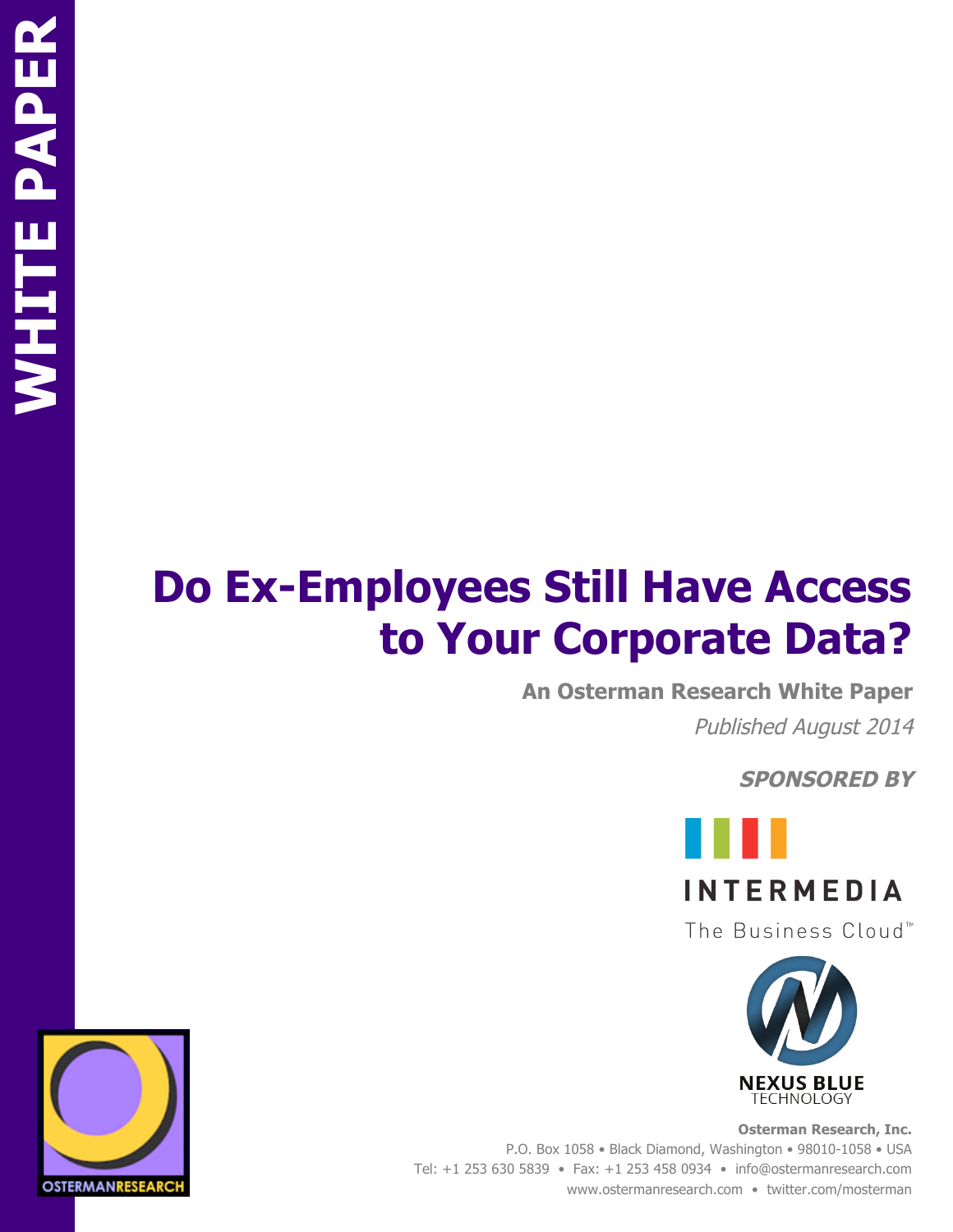# **EXECUTIVE SUMMARY**

Organizations of all sizes have a problem that most of them are not addressing adequately: their employees store corporate data on various file-sharing and contentaccess platforms and most of these people still have access to this data after they are no longer employees.

Worse, much of this data in what we are calling "rogue applications" is sensitive or confidential and many former employees continue to access it and – in some cases – share it with others.

The ramifications of this problem are quite serious for organizations of all sizes and in every industry:

- They can run afoul of data breach laws or other regulatory requirements by allowing non-employees and others to have access to sensitive or confidential information.
- They may not be able to implement legal holds or satisfy eDiscovery requirements if they do not have complete control over their data.
- They can lose intellectual property and even future rights to it.
- There are a variety of other problems that can result, such as ex-employees who now work for a competitor having access to confidential information, exemployees deleting data that is still in use by his or her former colleagues, malicious ex-employees who willfully delete or modify information, and unrealized efficiencies and economies of scale if various teams across an organization are deploying redundant services independently.

In order to address these issues and mitigate the enormous and growing risk that they face, organizations need to:

- Understand the seriousness of the rogue applications problem and how it increases corporate risk on a variety of levels.
- Ensure that they know where their data is located and how it can be accessed quickly and efficiently.
- Formally ask departing employees for all of their login credentials and ensure that ex-employees agree to abide by rules for accessing data they used in their previous employment.
- Establish policies about the appropriate use of various apps and cloud-based tools.
- Provide good file sharing, cloud storage, Webmail and other alternatives that will enable employees to do their work and keep IT in control of corporate data.

## **ABOUT THIS WHITE PAPER**

Osterman Research conducted a survey for Intermedia to quantify the extent of the rogue applications problem. In order to qualify for the survey, respondents had to use a computer for work for more than 50% of a typical workday in their current job and in a previous job. A total of 379 online surveys were completed during June 2014.

*Employees store corporate data on various filesharing and content-access platforms and most of these people still have access to this data after they are no longer employees draft.*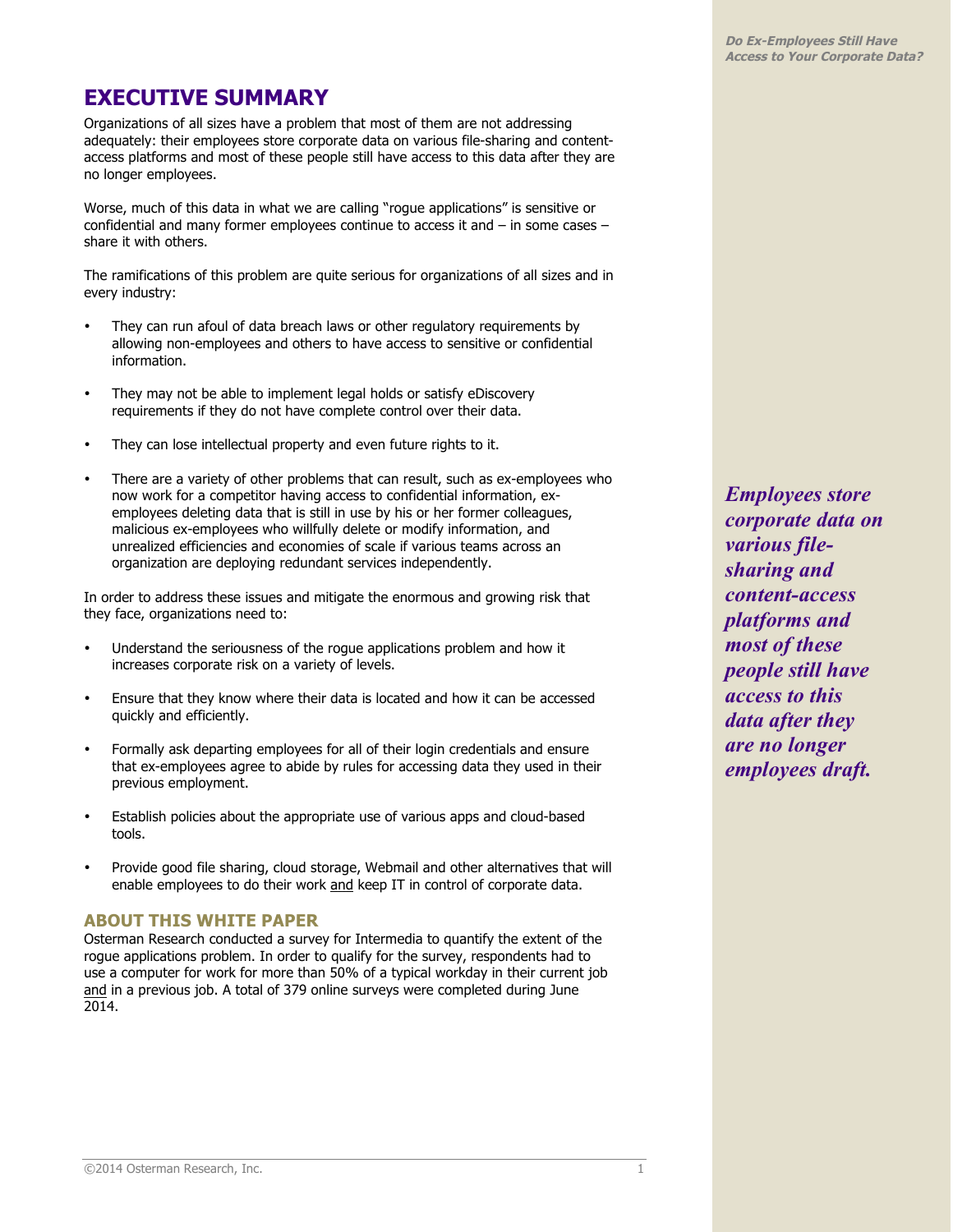# **EX-EMPLOYEES HAVE ACCESS TO CORPORATE DATA FROM THEIR PREVIOUS EMPLOYERS**

# **MOST EMPLOYEES USE PERSONAL FILE-SHARING SERVICES**

Our research found that 68% of information workers store work-related information in a personally managed file-sharing solution, such as Dropbox, Google Drive or Box, among many others. Moreover, as shown in Figure 1, Dropbox was the most commonly used file sharing or content-access platform employed in a previous job, followed by Google Drive, Google Docs and Microsoft SharePoint.

#### **Figure 1**

**Leading File-Sharing and Content-Access Platforms That Were Used in a Previous Job**



**Source: Osterman Research, Inc.**

Other Osterman Research surveys have found that file sync and share tools are widely used in organizations of all sizes, and that most of these tools are deployed by individuals independently of any sort of "blessing" from their IT department. Moreover, the vast majority of employees use these tools because of their utility in making employees more productive, giving them access to files when they are working from home or traveling, and for backup purposes. It is important to note that the vast majority of employees deploy these tools for "good" purposes: to enable them to have access to files when they are out of the office or when working from a mobile platform, for example.

## **MOST CONTINUE TO HAVE ACCESS EVEN AFTER THEY HAVE LEFT THEIR PREVIOUS EMPLOYER**

Our research also found that a large proportion of users continue to have access to these services and content repositories even after they leave their previous employers. For example, as shown in Figure 2, almost all of the users who employed Dropbox in a previous job continue to have access to the content stored within their Dropbox account in their current job. Similarly, we also found that for the other services noted in the figure above – with the exception of corporate file servers – most employees continue to have access to their previous employers' content.

*68% of information workers store work-related information in a personally managed filesharing solution.*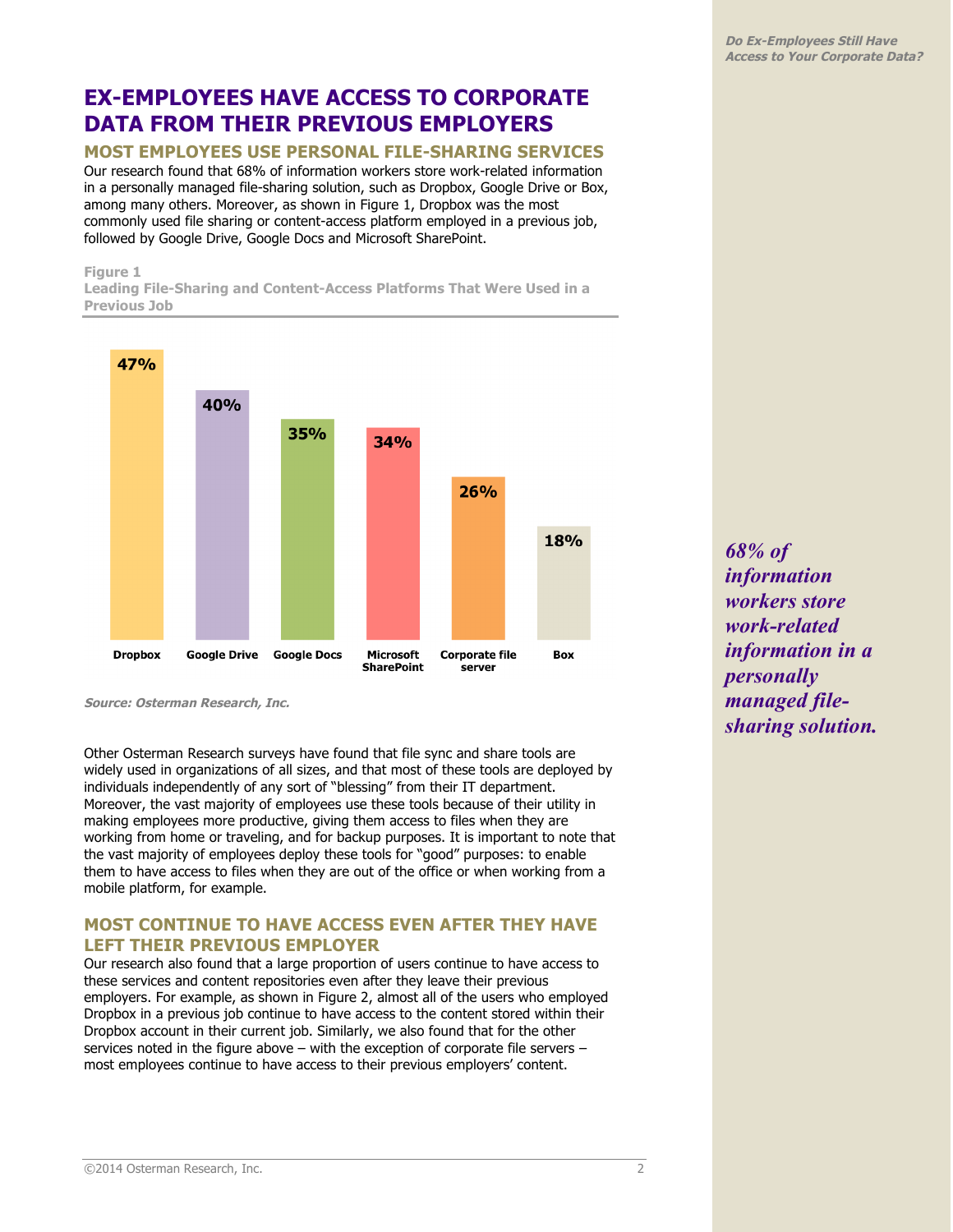## **Figure 2 Percentage of Employees Who Continue to Have Access to Systems They**



**Source: Osterman Research, Inc.**

# **MOST STILL HAVE ACCESS TO OTHER CORPORATE DATA REPOSITORIES**

In addition to the platforms noted above, users continue to have access to a wide range of accounts, IT services and platforms that they used when working for a previous employer. For example, 24% of users still have access to a PayPal account they used when working for a previous company, 21% have access to Facebook and 18% have access to LinkedIn. In all, we found access to at least 38 different systems that employees used when working for a previous employer across all of the surveys conducted, although the per-employee figure is lower than this in most cases.

Amazingly, when analyzing all of the applications to which employees still have access, 89% of employees continue to have access to at least one application from their former employer now that they are working for someone else.

Another survey conducted by Osterman Research found that a wide range of applications are used by employees – an average of nearly 15 major applications, including corporate email, archiving and compliance solutions, mobility solutions, realtime communications, security, telephony, etc. This illustrates the extent of the fundamental problem: there are many venues in which employees store corporate data, only some of which are readily accessible to their IT department or others charged with managing corporate data.

## **MUCH OF THIS DATA IS SENSITIVE**

Our research also found that a significant proportion of the data to which employees have access from their previous employment is either confidential or sensitive. As shown in Figure 3, one-quarter of the data that employees can access from a previous employer is what they would consider to be confidential and non-public data. Another 20% of the data is content that these employees would consider "highly confidential, sensitive and strategic".

*89% of employees continue to have access to at least one application from their former employer now that they are working for someone else.*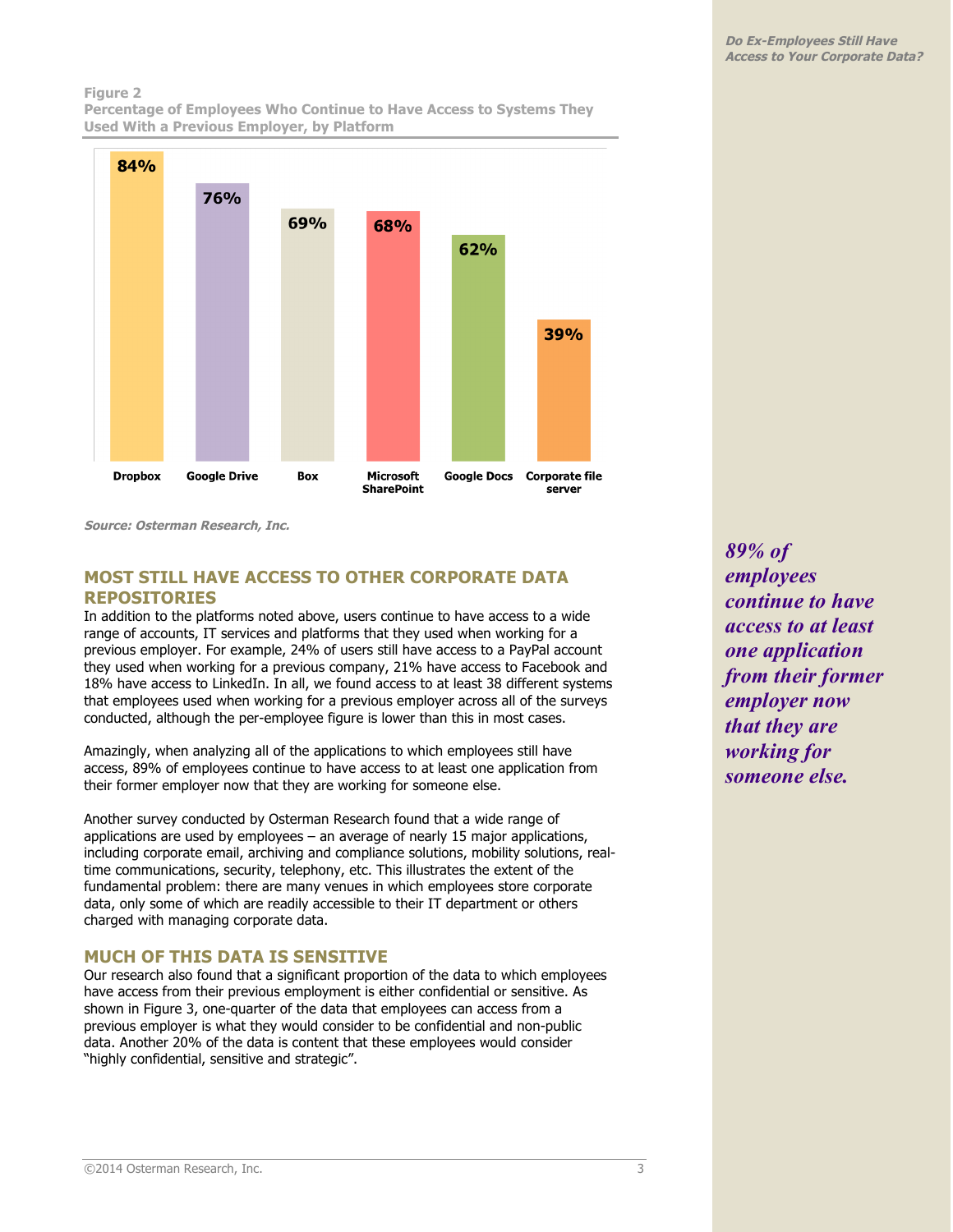#### **Figure 3 Sensitivity of Data From Previous Employers' Accounts to Which Employees Still Have Access**



**Source: Osterman Research, Inc.**

This represents a critical problem for organizations, as discussed later in this white paper, since it means that a large proportion of intellectual property, customer information, sensitive employee information and other content that should be controlled is not managed appropriately.

### **MOST EMPLOYERS DO NOT ADDRESS THE PROBLEM**

One of the more surprising issues that came out of the research is the fact that most employers did not request login information from employees when they left their previous job. Our research found that 60% of the ex-employers of those we surveyed did not request the login information for the cloud applications that employees were using.

In most cases, this is not due to negligence or carelessness on the part of an IT department or the managers who were previously responsible for these employees. Instead, it represents a couple of important issues that organizations need to address:

- The larger problems associated with the Bring Your Own Device (BYOD) and Bring Your Own Applications (BYOA) phenomena that many organizations still are not addressing properly.
- In many organizations, the responsibility for decommissioning employee access to various applications may not be clearly defined as being the responsibility of the IT department, the employees' manager, HR or some other group.

## **WHAT DO USERS DO WITH THE DATA?**

We also asked employees who had access to data from their previous employers what they did with this information. As shown in Figure 4, nearly one-quarter of employees did nothing with the information even though they still have access to it. However, two in five employees have logged into one or more of the services to which they still have access without viewing the information or using it in some manner. Another 30% have actually accessed the information, and one in 16 have actually shared this information with others.

*A large proportion of intellectual property, customer information, sensitive employee information and other content that should be controlled is not managed appropriately.*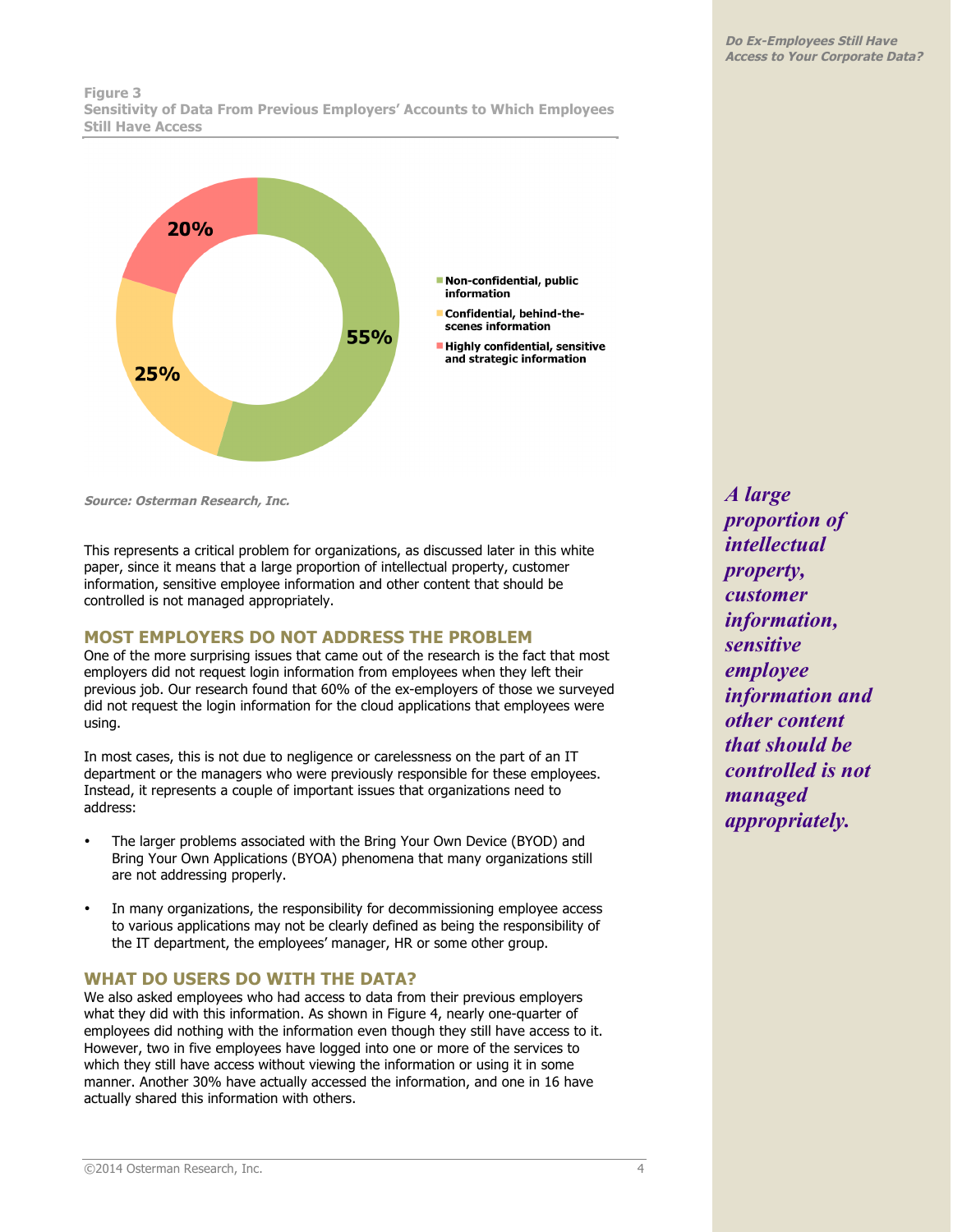#### **Figure 4 "What have you done with the information from your previous employer to which you still have access?"**



**Source: Osterman Research, Inc.**

# **THE IMPLICATIONS OF ROGUE APPLICATIONS**

One of the fundamental problems with letting ex-employees have access to corporate data is the organization's loss of control over potentially sensitive or confidential content. The implications and possibilities that can result can be damaging and wideranging:

#### • **Violations of data breach statutes**

Organizations have a variety of regulatory and other obligations to protect and control access to certain types of data, such as employees' health information or customers' financial data, from unauthorized access, including access by exemployees. Forty-six of the 50 US states have data breach notification statutes that require parties whose data has been breached to be notified about the unauthorized access or loss of data. As just one example, New York's State Technology Law reads in part:

- o "Breach of the security of the system shall mean unauthorized acquisition or acquisition without valid authorization of computerized data which compromises the security, confidentiality, or integrity of personal information maintained by a state entity."
- o "In determining whether information has been acquired, or is reasonably believed to have been acquired, by an unauthorized person or a person without valid authorization, such state entity may consider…indications that the information has been downloaded or copied."

The consequences of a data breach can be significant: expensive notification and remediation activities, such as the purchase of credit reporting services for affected customers; loss of revenue from customers who no longer want to do business with a firm that has lost their data; negative press reports; and damage to corporate reputation from customers and prospective customers who view the organization's IT policies as lax.

*The consequences of a data breach can be significant.*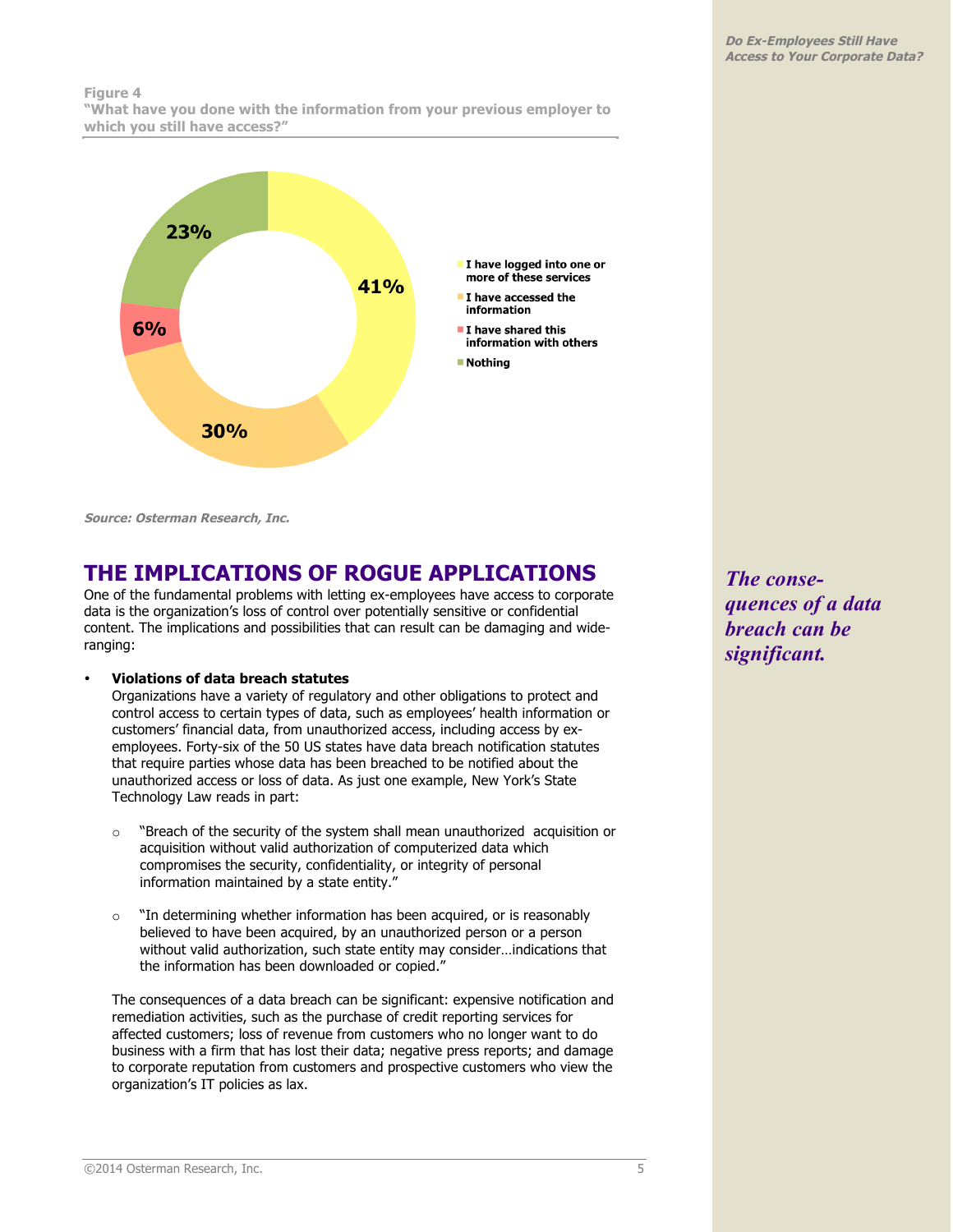#### • **Violation of regulatory compliance requirements**

There are a variety of federal and state regulations that obligate organizations to protect sensitive or confidential data. For example, the Safeguards Rule within the Gramm-Leach-Bliley Act (GLBA) obligates financial institutions to adequately protect their clients' data. The Florida Information Protection Act of 2014 (FIPA) requires notification of affected individuals as with other data breach statutes, but expands what is considered "personal information", expands the state's investigative authority, and implicitly requires every organization in Florida to develop a written policy focused on data security.

Typically, these requirements obligate organizations to protect content from unauthorized access. Ex-employees with unfettered access to sensitive or confidential data clearly constitute such unauthorized parties.

#### • **An inability to satisfy eDiscovery obligations**

Organizations that do not have full and ready access to all of their discoverable content face the prospect of being unable to satisfy electronic discovery orders. This can put an organization into the unenviable position of telling a judge that they cannot find all of their relevant content or that they cannot access it and, in some cases face an adverse inference instruction that allows jury members to assume that a failure to produce content can be considered evidence of culpability.

#### • **A failure to fully implement legal holds**

Similarly, organizations that do not have full access to their content cannot place this data on legal hold if and when required to do so. This means that relevant content, such as files stored in Dropbox, is subject to deletion by former or current employees, allowing information to be lost in violation of legal requirements to retain it.

#### • **Loss of data**

Employees with continuing access to corporate data after they leave a company can inadvertently or intentionally delete data that might be useful to their former employer. For example, an employee who used a personal Dropbox account to sync and share work data might delete his or her previous employer's data simply to make room in his account for new content, rendering the data permanently unavailable.

#### • **Loss of intellectual property**

When data is stored in repositories that are outside the control of  $IT - or$ , worse, accessible by non-employees – there could be a loss of intellectual property in the form of spreadsheets that contain financial information, presentations with marketing plans, engineering drawings, or other sensitive or confidential information. In some cases, organizations can even lose their patent or trademark rights over this content.

#### • **Potential alteration of data**

Data that is accessible by former employees could, in some rare cases, be altered or sections of it deleted for any of a variety of purposes. While not a common problem, there are situations – such as during investigations or legal actions – in which content might be modified. For example, in one case, a former IT specialist altered and removed a number of documents that were harmful to the governor of Georgia<sup>1</sup>.

#### • **Actions of malicious ex-employees**

There are situations in which ex-employees may act with malicious intent, particularly those who have been terminated. An employee who wants to harm his or her previous employer could access corporate data and provide it to competitors, post it on a public forum, delete important information or alter

*Employees with continuing access to corporate data after they leave a company can inadvertently or intentionally delete data that might be useful to their former employer.*

<sup>1</sup> http://chronicle.augusta.com/news/metro/2013-10-09/across-region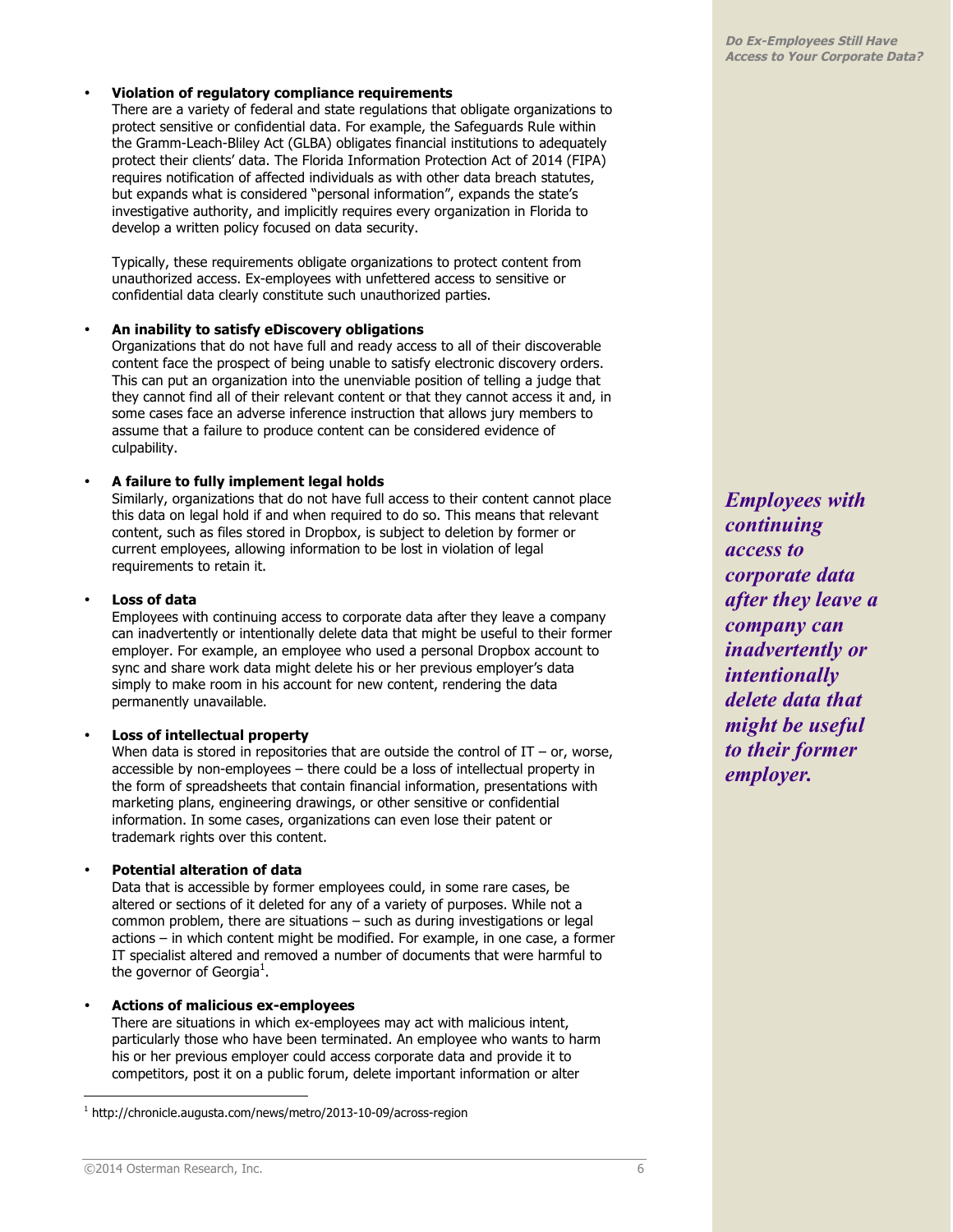records. Disgruntled ex-employees with access to previous employers' social media accounts could damage the reputation or brand of the latter quite easily. While not common, this is a definite possibility that employers need to consider.

# **WHAT SHOULD YOU DO?**

The problems discussed in this paper are quite serious and correcting them should be a top priority for any organization. Osterman Research recommends a multi-step approach in dealing with these issues:

# **UNDERSTAND THE SCOPE OF THE PROBLEM**

Before doing anything else, decision makers should understand how much of a problem they face. IT should undertake a concerted effort to explore what applications are in use by employees, where corporate data is stored, and why various tools are employed. Exploring these issues might involve user surveys, network scanning or discovery tools that can find every known source of corporate data.

# **ASK EMPLOYEES FOR THEIR LOGIN CREDENTIALS**

Employers should do something that most of them are not doing: ask departing employees, as well as those who are staying with the organization, for the login credentials to all of the repositories that might contain corporate data. This might seem like an obvious thing for employers to do, but they are not doing it and should be. We would go even further and ask not only for login credentials, but ask employees to sign a statement upon their departure that a) they have turned over all login credentials and revealed the locations of all corporate data to which they have access, b) that they will not access corporate data after they have left the company, and c) that if they come across sources of data about which they had forgotten they will immediately inform the company.

# **ESTABLISH POLICIES ABOUT APPROPRIATE USE**

Another essential element in protecting corporate data from the problems discussed in this paper is the creation of acceptable use policies for every application type that might house corporate data. For example, the policy should specify if and how file sync and share tools, cloud storage, personal Webmail and other tools can be used. These policies should specify the tools that can and cannot be used, what types of data they can store, that IT must be given access to the corporate content stored in them, and that employees will not access data once they leave the company.

# **CENTRALIZE ACCESS TO CLOUD APPS VIA A SINGLE SIGN-ON (SSO) PORTAL**

One way to make it more difficult for employees to maintain rogue access to applications is by implementing an IT-managed SSO portal that will enable access to all applications. Combined with a policy of using only very strong passwords for individual applications and the SSO portal, this will reduce the likelihood of employees gaining rogue access to applications upon their departure simply because they're less likely to remember them. While this won't stop malicious employees from gaining access to corporate applications after they leave, it will stop a good deal of accidental data leakage.

# **OFFER GOOD ALTERNATIVES**

Osterman Research also recommends that IT offer good alternatives to the tools that employees have deployed. For example:

If employees want to use the standard version of Dropbox in order to have access to their corporate files while traveling or working from home, the company should offer an alternative that will be just as easy to use, but that will enable IT to have access and control over corporate information.

*Employers should do something that most of them are not doing: ask departing employees… for the login credentials to all of the repositories that might contain corporate data.*